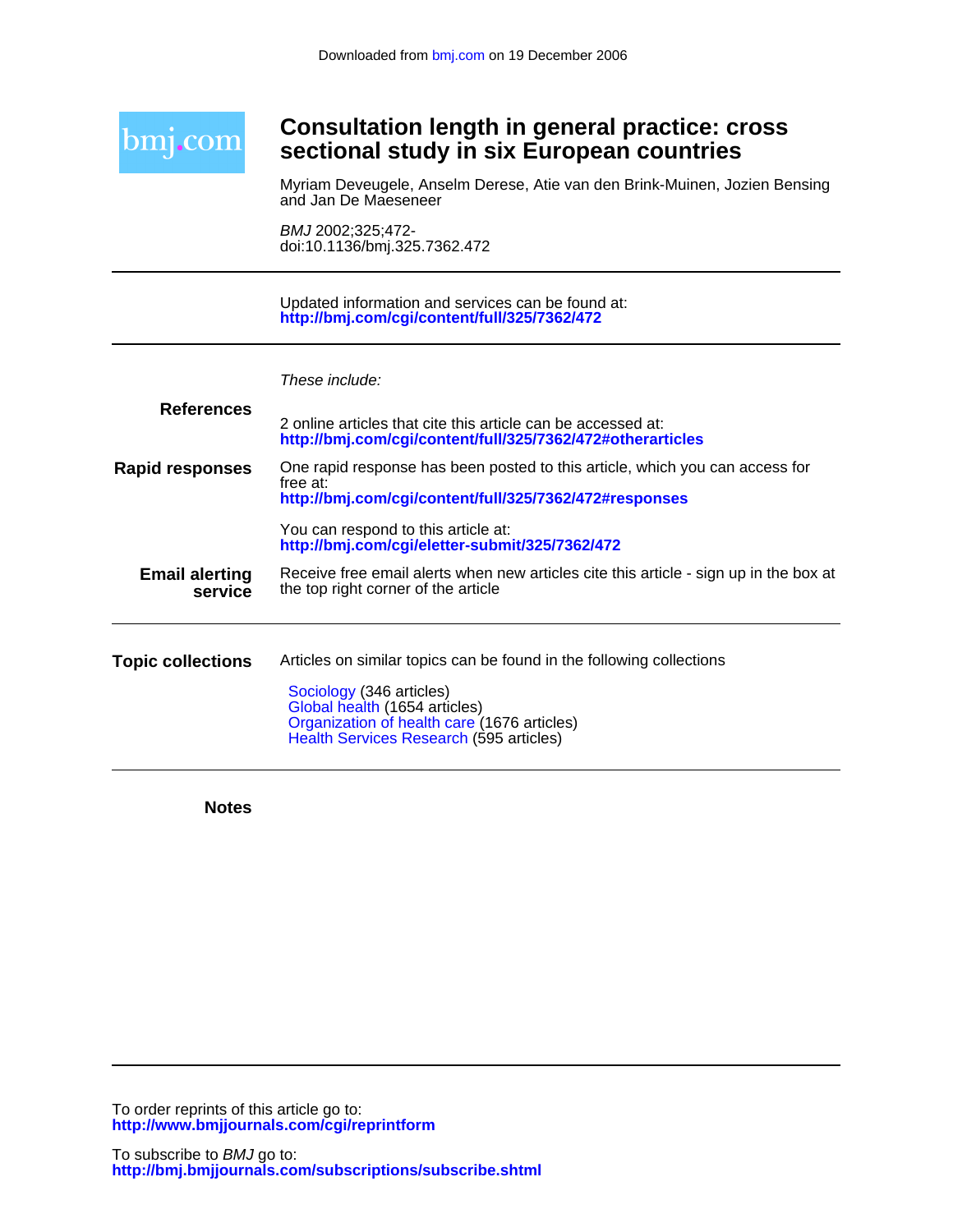# Primary care

# **Consultation length in general practice: cross sectional study in six European countries**

Myriam Deveugele, Anselm Derese, Atie van den Brink-Muinen, Jozien Bensing, Jan De Maeseneer

# **Abstract**

**Objectives** To compare determinants of consultation length discussed in the literature with those found in consultations with general practitioners from different European countries; to explore the determinants of consultation length, particularly the effect of doctors' and patients' perceptions of psychosocial aspects. **Design** Analysis of videotaped consultations of general practitioners from the Eurocommunication study and of questionnaires completed by doctors and by patients.

**Setting** General practices in six European countries. **Participants** 190 general practitioners and 3674 patients.

**Results** In a multilevel analysis with three levels (country, general practitioner, and patient), country and doctor variables contributed a similar amount to the total variance in consultation length (23% and 22%, respectively) and patient variables accounted for 55% of the variance. The variables used in the multilevel analysis explained 25% of the total variation. The country in which the doctor practised, combined with the doctors' variables, was as important for the variance in consultation length as the variation between patients. Consultations in which psychosocial problems were considered important by the doctor and the patient lasted longer than consultations about biomedical problems only. The doctor's perception had more influence in this situation than the patient's. Consultation length is influenced by the patients' sex (women got longer consultations), whether the practice was urban or rural, the number of new problems discussed in the consultation (the more problems the longer the consultation), and the patient's age (the older the patient the longer the consultation). As a doctor's workload increased, the length of consultations decreased. The general practitioner's sex or age and patient's level of education were not related to the length of consultation.

**Conclusion** Consultation length is determined by variables related to the doctor and the doctor's country as well as by those related to patients. Women consulting in an urban practice with problems perceived as psychosocial have longer consultations than other patients.

# **Introduction**

Most surveys show that patients are satisfied with the care they receive through general practice, but patients often say that their consultations are too short and that doctors do not use this time well.<sup>1</sup> Studies about the length of consultations have investigated the effect of the characteristics of the doctors and the patients and the reason for the consultation on the length of consultation. The characteristics of doctors that have the most effect on consultation length are doctor's age, sex, and attitude and the size of the doctor's list of patients.<sup>1</sup> Older doctors, women doctors, and doctors with positive attitudes to mental health problems tend to have longer consultations. $2-5$  The size of a doctor's list is not an important determinant of consultation length, except when lists are extremely large or extremely small.<sup>67</sup> The patient's age and social class are determinants of consultation length—the older the patient or the higher their social class, the longer the consultation.2 Doctors spend more time with patients who have new problems than those with already discussed problems.8 9 Consultations about psychosomatic and behavioural problems are longer than those for other problems.<sup>10 11</sup> Doctors are less likely to prescribe during long consultations.<sup>12</sup>

Researchers measuring the relation between consultation length and the characteristics of patients, doctors, and consultations encounter two problems. The first is how to determine the exact length of consultation. Some studies used the time booked in for appointments, some the mean length of consultation (calculated by dividing the duration of the surgery session by the number of patients seen), and others the general practitioners' estimates of the average length of consultation. Stopwatches accurately measure the length of consultations, and videotaping is accurate and valid and does not alter doctors' behaviour in consultations.<sup>1 13</sup> The second problem is that determinants identified by studies in one country cannot be extrapolated to other countries. Important differences in consultation length exist between countries because of differences in the structure of healthcare organisations and the role of general practitioners.<sup>1</sup>

Our cross sectional study was based on the larger Eurocommunication study.<sup>14</sup> We aimed to compare determinants of consultation length given in the literature with those identified in general practice. We explored the determinants that we identified, giving Department of General Practice and Primary Health Care, Ghent University, B 9000 Ghent, Belgium Myriam Deveugele *psychologist* Anselm Derese *professor* Jan De Maeseneer *professor* Netherlands

Institute of Primary Health Care (NIVEL), Postbus 1568 BN Utrecht, Netherlands Atie van den Brink-Muinen *senior researcher* Jozien Bensing *professor*

Correspondence to: M Deveugele myriam.deveugele@ rug.ac.be

bmj.com 2002;325:472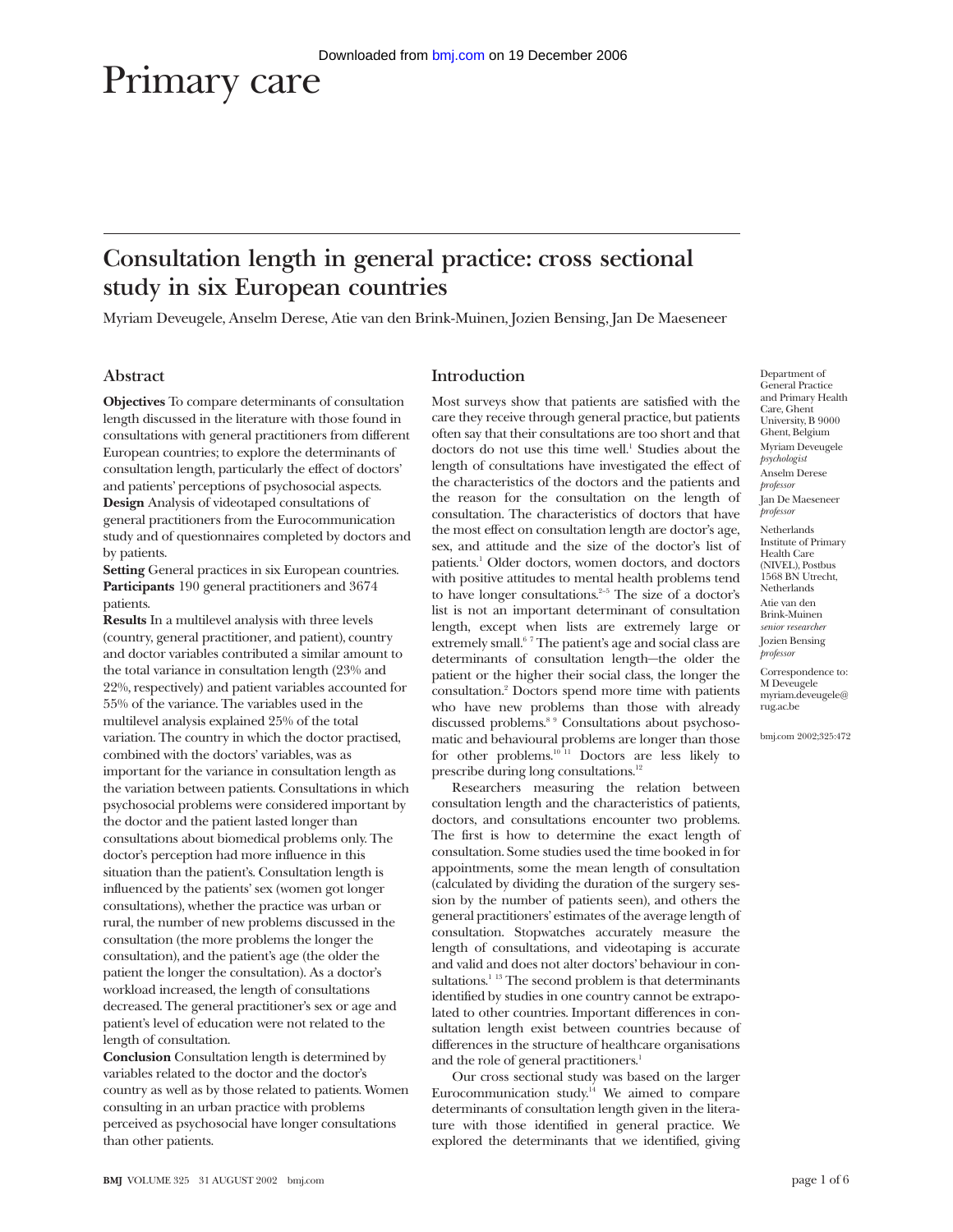special attention to the effect of psychosocial problems on consultation length.

#### **Methods**

We chose general practitioners from six European countries with different healthcare systems who took part in the Eurocommunication study.<sup>14 15</sup> A sample size of a minimum of 27 general practitioners in each country and 15 patients for each general practitioner was needed to detect an effect size of 0.30 at a significance level of 0.05 with a power of 0.80. On this basis, we selected 190 general practitioners. We videotaped 20 consultations with patients for each doctor and analysed 15 of these for each doctor.

#### **Measurement instruments**

We identified determinants of consultation length with previously described questionnaires completed by doctors and by patients.15 In the analysis, we differentiated between the presence of psychological problems and their importance. "Presence of psychosocial problems" for the doctor meant that the diagnosis could be coded into one of the psychosocial categories of the International Classification of Primary Care.16 For the patient, it meant that the patient's reason for the encounter could be coded into one of the psychosocial categories. General practitioners assessed "the importance of psychosocial problems" on a five point Likert scale (5 = very important (could be awarded even if a psychosocial problems was not the reason for the consultation);  $1 =$  less important). The "importance of medical and psychosocial aspects of the consultation" for the patient was measured by a questionnaire derived from the patient request form that used 10 of the 42 items on the form (see table 3). $^{14}$   $^{17}$ 

The length of consultations was measured with a stopwatch. Interruptions were subtracted from the total consultation time.

#### **Statistical analysis**

We differentiated between the presence of psychosocial problems and their importance in consultations. We performed an analysis of principal components with a Varimax rotation on answers to questions on the patients' questionnaire about the importance of psychosocial and medical aspects of the consultation. This looked for factors with eigenvalue greater than one (for this analysis, this meant an explanation of a variance of 10%). The data were analysed with SPSS 9.0.

We used MLwiN 1.1 to do a regression analysis that discerned three levels: patient, doctor, and country levels.18 This analysis accounted for the clustering of

**Table 1** General practitioners and patients taking part in the Eurocommunication study.<sup>14</sup> Values are numbers (percentages)

|                | <b>General practitioners</b> |                   |                  | <b>Patients</b>   |                     |                   |
|----------------|------------------------------|-------------------|------------------|-------------------|---------------------|-------------------|
| Country        | Men<br>$(n=127)$             | Women<br>$(n=63)$ | Total<br>(n=190) | Men<br>$(n=1503)$ | Women<br>$(n=2171)$ | Total<br>(n=3674) |
| Belgium        | 23 (74)                      | 8(26)             | 31               | 266 (44)          | 335 (55)            | 601               |
| Germany        | 32 (74)                      | 11 (26)           | 43               | 393 (44)          | 496 (56)            | 889               |
| Netherlands    | 15 (48)                      | 16 (52)           | 31               | 223 (39)          | 356 (61)            | 579               |
| Spain          | 12 (44)                      | 15 (56)           | 27               | 170 (32)          | 369 (68)            | 539               |
| Switzerland    | 22 (71)                      | 9(29)             | 31               | 253 (41)          | 367 (59)            | 620               |
| United Kingdom | 23 (85)                      | 4(15)             | 27               | 198 (44)          | 248 (56)            | 446               |

patients within general practices and the clustering of doctors within countries. The analysis only included six countries, so the variation in consultation time attributable to the country level is subject to a large standard error.

At the patient level, we used the independent variables age, sex, and level of education of the patient; importance of psychosocial and medical aspects assessed by the patient; importance of psychosocial problems assessed by the general practitioner; presence of psychosocial problems within the consultation assessed by the doctor (the diagnosis) and by the patient (the reason for the encounter); new or known problems; and whether medication was prescribed. At the general practitioner level, we used the variables age and sex of the doctor, doctors' years of experience, weekly workload (the average number of encounters with patients plus twice the number of home visits plus half the number of telephone calls), and practice location (urban or rural). At the country level, we did not introduce any specific variables because we did not aim to explore differences between countries.

## **Results**

#### **Preliminary analysis**

We included 190 general practitioners from the Eurocommunication study (table 1). We compared the characteristics of these general practitioners with those in the task profile study (a study on a representative sample of European general practitioners) to find out whether our doctors were representative of general practitioners in their countries, a comparison was made with the task profile study (a study on a representative sample of European general practitioners) (table  $2)^{19}$ ; this comparison showed that, on average, the workload of the general practitioners in the Eurocommunication study was lower than for those in the task profile study. The percentage of women doctors in our study was higher than that in the task profile study, except in the United Kingdom. More city practices were included in our study than in the task profile study; this difference was significant only for the United Kingdom  $(P \le 0.001)$  and Spain  $(P \le 0.01)$ .

Overall, 3674/4650 patients agreed to participate; 2171 (59%) of these were women (table 1). In total, 976 (21%) patients refused to participate; this was comparable with numbers that refused in other studies that used video recording.<sup>20 21</sup> More women than men refused to participate. The age and educational background of patients who participated and those who refused to participate were similar. Patients with musculoskeletal problems, respiratory problems, and problems of the female genital system refused to participate more often than those with other problems.

We performed a factor analysis of patients' questionnaires to look at how important medical and psychosocial aspects of consultations are in determining consultation length. This analysis produced two subscales—a biomedical scale with six items and a psychosocial scale with four items (table 3). Cronbach's  $\alpha$ was 0.84 for the biomedical scale and 0.83 for the psychosocial scale. For further statistical analysis, we used the summed scores of an aspect divided by the total number of items on that aspect.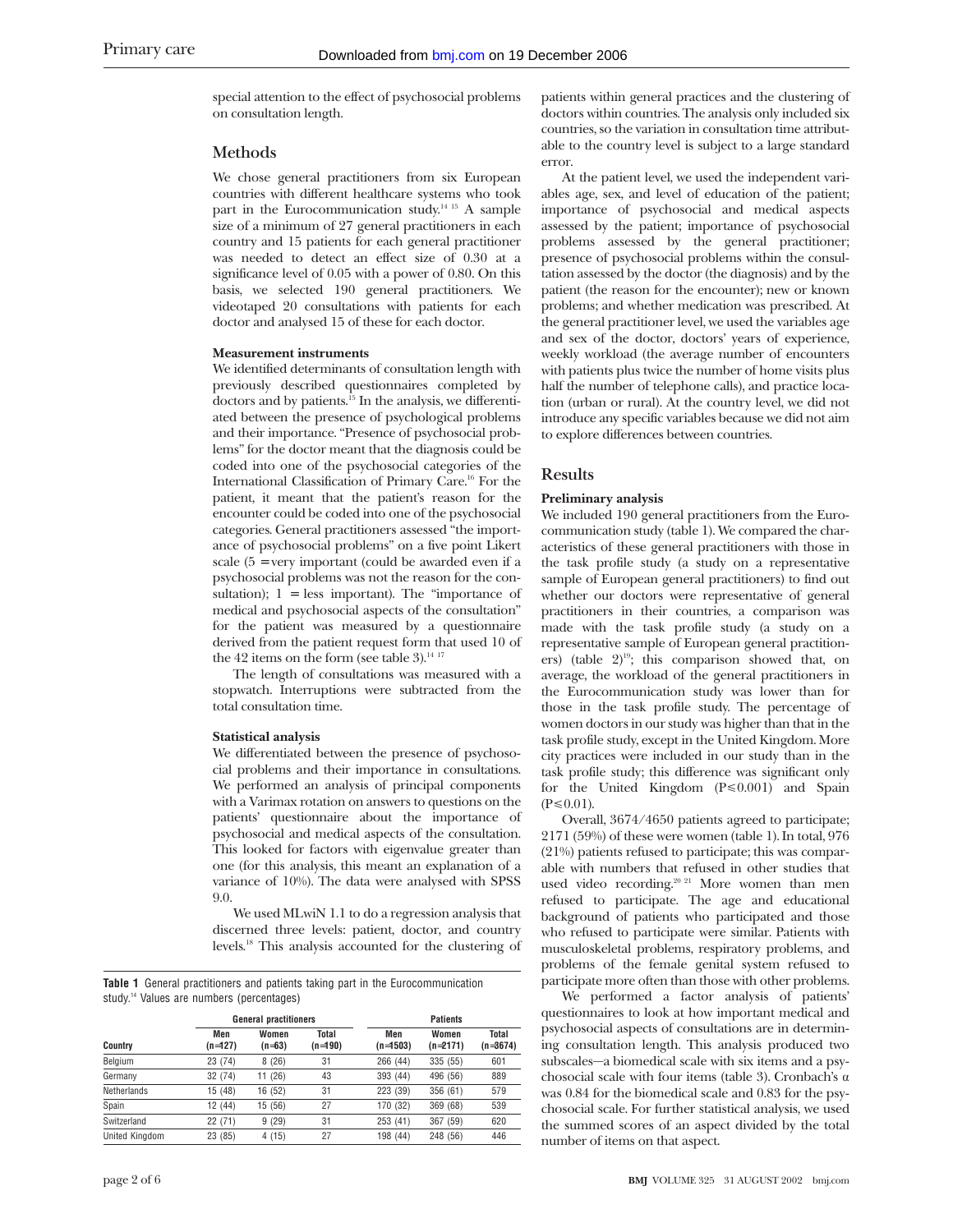Table 2 Comparison of general practitioners from the Eurocommunication study and the task profile study<sup>1419</sup>

|                         |           | <b>General practitioners</b> |                          |                                          |                               |
|-------------------------|-----------|------------------------------|--------------------------|------------------------------------------|-------------------------------|
| Country                 | <b>No</b> | Mean (SD) age<br>(years)     | Sex ratio<br>(men:women) | Ratio of practice types<br>(urban:rural) | Mean (SD) workload a<br>week† |
| Belgium:                |           |                              |                          |                                          |                               |
| Eurocommunication study | 31        | 44.9 $(6.4)$ **              | 74:26                    | 22:78                                    | 149 (60) $*$                  |
| Task profile study      | 511       | 42.3(8.7)                    | 86:14                    | 18:82                                    | 216 (114)                     |
| Germany:                |           |                              |                          |                                          |                               |
| Eurocommunication study | 43        | 46.2(6.7)                    | 74:26                    | 15:85                                    | $309(65)^*$                   |
| Task profile study      | 166       | 49.1 (8.4)                   | 84:16                    | 11:89                                    | 392 (145)                     |
| Netherlands:            |           |                              |                          |                                          |                               |
| Eurocommunication study | 31        | 45.2 (7.2)                   | 48:52***                 | 22:78                                    | 189 (50) ***                  |
| Task profile study      | 208       | 44.8 (6.4)                   | 81:19                    | 11:89                                    | 264 (95)                      |
| Spain:                  |           |                              |                          |                                          |                               |
| Eurocommunication study | 27        | $38.5(3.9)^*$                | 44:56*                   | 56:44**                                  | 183 (63)***                   |
| Task profile study      | 577       | 41.5(8.5)                    | 66:34                    | 29:71                                    | 244 (120)                     |
| Switzerland:            |           |                              |                          |                                          |                               |
| Eurocommunication study | 31        | 47.7 (5.8)                   | 71:29***                 | 13:87                                    | 126 (44)***                   |
| Task profile study      | 198       | 48.1 (8.5)                   | 93:7                     | 7:93                                     | 223 (79)                      |
| United Kingdom:         |           |                              |                          |                                          |                               |
| Eurocommunication study | 27        | 43.1(6.9)                    | 85:15                    | 46:54***                                 | 205 (70)                      |
| Task profile study      | 296       | 46.3 (9.7)                   | 78:22                    | 17:83                                    | 273 (107)                     |
| All countries:          |           |                              |                          |                                          |                               |
| Eurocommunication study | 190       | 44.5 (6.8)                   | 76:34                    | 29:71                                    | 212 (106.7)                   |
| Task profile study      | 1956      | 44.3 (9.1)                   | 81:19                    | 15:85                                    | 215 (98.2)                    |

†Average number of patient encounters plus twice number of home visits plus half the number of telephone calls.

.<br>\*P≤0.05:

 $*$   $P$  < 0.01;

\*\*\*P $\leq 0.001$ .

#### **Consultation length in different countries**

The mean length of consultation for all consultations was 10.7 (SD 6.7) minutes (table 4). The six countries could be divided into three pairs that differed significantly from each other with respect to total consultation time. Belgium and Switzerland had the longest consultation times, Germany and Spain had the shortest consultation times, and consultation times for the Netherlands and the United Kingdom were in between. For four countries (Belgium, the United Kingdom, the Netherlands, and Switzerland), we compared our results with those from other studies in which consultation times were measured; for no country did the length of consultation in our study differ significantly from that in other studies from that country.

#### **Determinants of consultation length**

The total variance in consultation length was 44.2. Multilevel analysis showed that this variance split into 24.4 (55%) at the patient level, 9.8 (22%) at the doctor level, and 10.0 (23%) at the country level. Factors at the patient level accounted for more than half of the total variance; the remaining variance was almost equally divided between factors at the doctor and country levels. The variables used in the multilevel analysis at the different levels accounted for 25% of the explained variation  $(R^2=0.252)$ .

Consultations in city practices lasted 1.5 minutes longer than those in rural practices, those with women patients lasted about 1 minute longer than those with men, and those about at least one new problem lasted 51 seconds longer than those about known problems. Consultations were longer when the doctor or patient felt that psychosocial problems were important (by 50 seconds for the doctor's perception and 30 seconds for the patient's perception) than when they did not. The presence of psychosocial problems in a consultation

**BMJ** VOLUME 325 31 AUGUST 2002 bmj.com page 3 of 6

was related to the consultation's duration only when a psychosocial problem was diagnosed by the general practitioner, but not when it was mentioned by the patient as a reason for the consultation.

As the patient's age increased by one year, the consultation time increased by one second. The consultation time decreased as the doctor's workload increased—the consultation time reduced by 0.6 seconds for every additional unit of workload in a week. Length of consultation was not significantly correlated with the educational level of the patient, the patient's sex or age, or the experience or prescribing behaviour of the doctor (table 5).

We studied second order interactions. The few correlations that we found were small (1–2 seconds) or in line with our results (for example, women with psychosocial problems had longer consultations).

**Table 3** Factor load after Varimax rotation of 10 items of questionnaire answered by patients in principal component analysis

|                                                            | <b>Factor load</b> |              |  |
|------------------------------------------------------------|--------------------|--------------|--|
| Item                                                       | <b>Biomedical</b>  | Psychosocial |  |
| Used to show relevance of biomedical aspects:              |                    |              |  |
| I would like the doctor to tell me what my symptoms mean   | 0.73               | 0.14         |  |
| I want doctor to talk to me about my problem               | 0.65               | 0.33         |  |
| I want doctor to explain the likely course of my problem   | 0.77               | 0.19         |  |
| I want doctor to explain how serious my problem is         | 0.76               | 0.20         |  |
| I want to be examined for the cause of my condition        | 0.71               | 0.11         |  |
| I would like doctor to explain some test results           | 0.72               | 0.00         |  |
| Used to show relevance of psychosocial aspects:            |                    |              |  |
| I feel anxious and would like some help from my doctor     | 0.29               | 0.66         |  |
| I have emotional problems for which I would like some help | 0.06               | 0.89         |  |
| I am having a difficult time and would like some support   | 0.10               | 0.83         |  |
| I want doctor to explain my emotional problems             | 0.19               | 0.81         |  |
|                                                            |                    |              |  |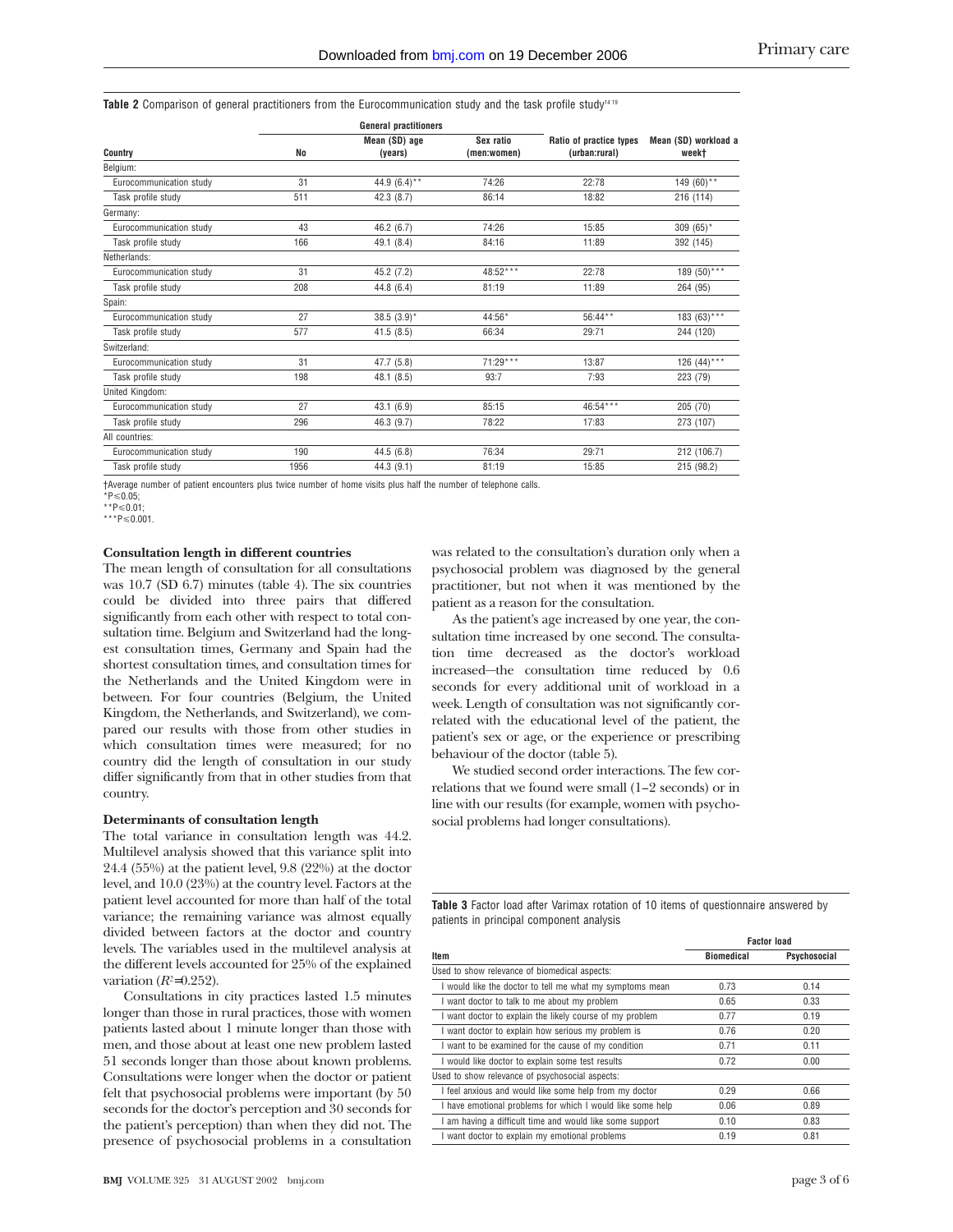**Table 4** Length of consultation with general practitioner

| Country            | Mean (SD) time (minutes) |
|--------------------|--------------------------|
| Germany            | 7.6(4.3)                 |
| Spain              | 7.8(4.0)                 |
| United Kingdom     | 9.4(4.7)                 |
| <b>Netherlands</b> | 10.2(4.9)                |
| Belgium            | 15.0(7.2)                |
| Switzerland        | 15.6(8.7)                |
| Overall            | 10.7(6.7)                |

# **Discussion**

Consultation length is determined by variables related to the doctor and the doctor's country as well as by those related to the patient. The country in which general practitioners work and the individual variation between general practitioners seem to be important determinants of the length of consultations. A women consulting a general practitioner in an urban practice with a problem that the doctor and patient both perceive as psychosocial is more likely than other patients to have a long consultation.

#### **Intercountry variation**

The variation in consultation length between countries was the most striking finding of our study. In Germany and Spain, general practitioners have, on average, more than 200 encounters with patients a week.<sup>22</sup> This high "demand" on doctors' time could lead to a "culture" of shorter consultation times.

In Belgium and Switzerland, general practitioners operate in an "open market," in which patients have direct access to more than one general practitioner and to specialists. This means that the doctor has to "invest time" in order to satisfy patients and encourage them to return with their next problem ("patient binding"). Moreover, general practitioners in Belgium and Switzerland are paid mostly by direct payment from the patient at the end of the consultation. This creates a relation between the doctor and patient that is based on "value for money" or, ultimately, "time for money" for doctor and patient. These factors could explain the longer consultation times seen in Belgium and Switzerland.

The United Kingdom and the Netherlands, which had intermediate consultation times, have well organised primary healthcare systems, with restricted

**Table 5** Multilevel analysis with length of consultation as dependent variable

| Variable                                                                                                                          | <b>Regression coefficient</b><br>(95% CI) |
|-----------------------------------------------------------------------------------------------------------------------------------|-------------------------------------------|
| At general practitioner level:                                                                                                    |                                           |
| Practice located in the city                                                                                                      | 1.50 (0.32 to 2.68)                       |
| Weekly workload of general practitioner†                                                                                          | $-0.01$ ( $-0.003$ to $-0.02$ )           |
| At patient level:                                                                                                                 |                                           |
| Importance of psychosocial problems perceived by general practitioner<br>(Likert scale)‡                                          | $0.83$ (0.58 to 1.08)                     |
| Woman patient                                                                                                                     | $0.99$ (0.40 to 1.58)                     |
| At least one new problem                                                                                                          | $0.86$ (0.27 to 1.46)                     |
| Patient's age (years)                                                                                                             | $0.02$ (0.01 to 0.04)                     |
| Presence of psychosocial problems: diagnosis by general practitioner<br>according to International Classification of Primary Care | $0.95$ (0.08 to 1.81)                     |
| Importance of psychosocial aspects by patient (summed score of<br>patient's questionnaire)                                        | 0.52 (0.10 to 0.95)                       |

†Average number of patient encounters plus twice number of home visits plus half the number of telephone calls.

‡Likert scale ranges from 5 (very important) to 1 (less important).

patient lists and gatekeeping. General practitioners in these countries are predominantly paid by capitation (the government supplies a fee per patient). This contributes to an "average consultation time" of about 10 minutes in the United Kingdom and Netherlands.

## **Psychosocial problems**

The presence of psychosocial problems in the consultation was an important factor influencing the length of consultation, and doctors' and patients' perceptions about psychosocial problems affected the length of the consultation. The difference between the effects of doctors' and patients' perceptions was remarkable. When doctors perceived a psychosocial problem, the duration of the consultation increased; this was as true when the doctor thought that a psychosocial element was important, even if it was not mentioned in during the consultation, as when he or she made a psychosocial diagnosis. From the patient's perspective, the consultation time was longer when the patient expected some help on psychosocial aspects from the doctor than when they did not. The length of consultation was not significantly longer for consultations in which psychosocial aspects were given as a reason for the encounter by the patient.

Whitehouse asked "Do doctors need more time to explore psychosocial problems or do they need extra time to deal with these problems when they are involved?"4 Our results show that when a doctor explores an issue other than the main reason for the encounter, the consultation time increases. If a doctor explores or manages a problem openly introduced by the patient, the length of the consultation is not affected.

When the doctor perceived a psychosocial problem, the increase in consultation time was nearly twice as long as that when the patient perceived a psychosocial problem. The doctor had the largest impact on the duration of the consultation. Our results agree with Wilson, who said that most differences in the lengths of consultations disappear when factors relating to doctors are controlled for.<sup>1</sup>

#### **Other determinants**

*New and old problems*—Our finding that consultations lasted longer for new problems supports our conclusions about exploration. For new problems the doctor needs to explore the problem, but for follow up consultations the doctor can rely on information from earlier encounters.

*Practice characteristics*—When we looked at characteristics of practices, location was the most important determinant of the length of consultations. Consultations lasted longer in city based practices than in rural practices. In urban practices, patients presented more problems within one consultation. This could be a plausible explanation for the long consultation times in city based practices.

*Doctors' characteristics*—Of doctors' characteristics reported as important in the literature, our study confirmed only the positive orientation to psychosocial problems; the age and sex of the doctor had no impact on the duration of the consultation. This contradicted a previous study, which showed that women doctors had longer consultations than men doctors.<sup>23</sup>

*Doctors' workload*—Workload had a negative influence on consultation time, but this relation was weak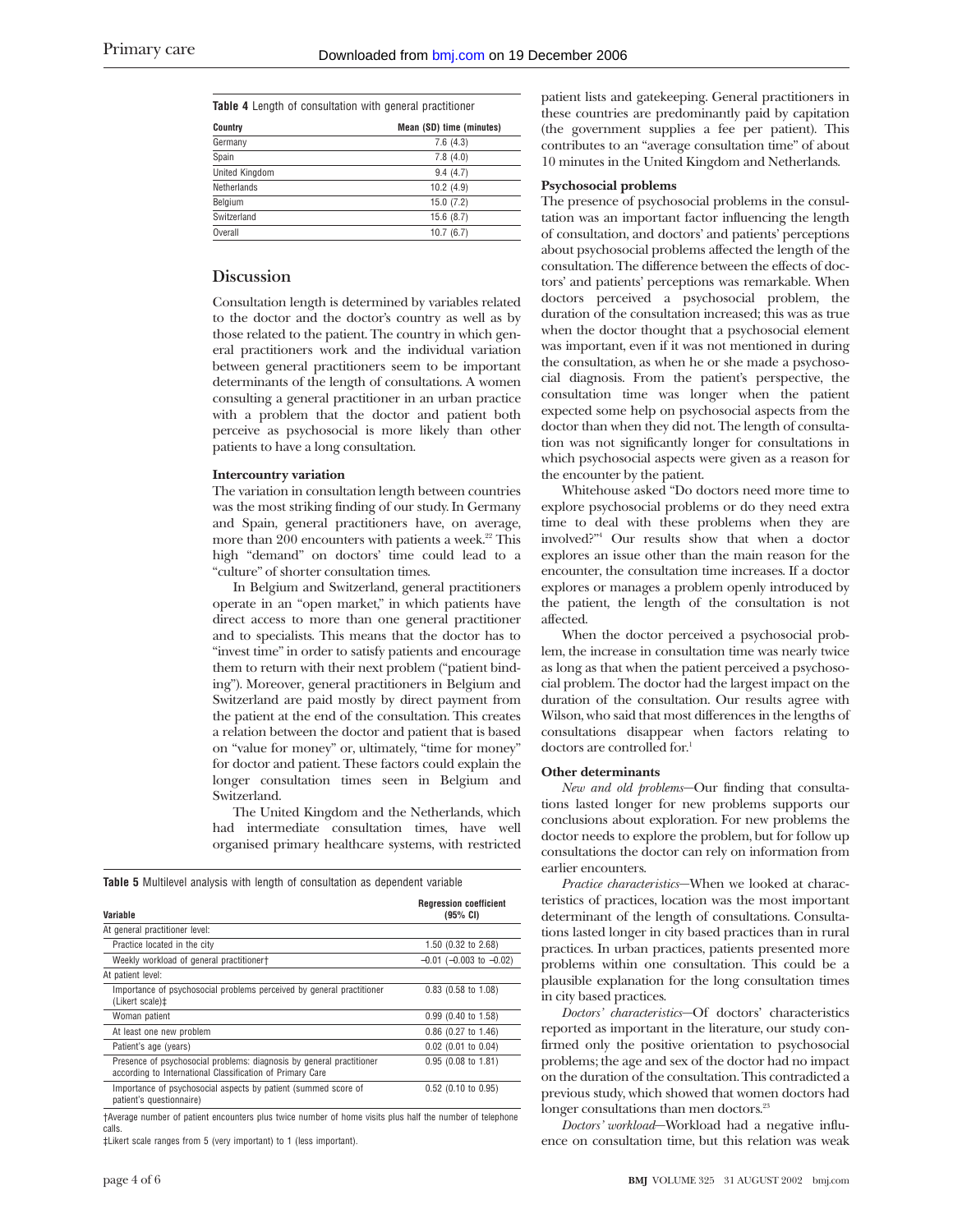#### **What is already known on this topic**

Patients are satisfied with care from general practice but often say that consultations are too short

Studies have investigated the determinants of consultation length, but different studies use different methods to determine the exact length of consultation

Determinants identified by studies in one country cannot be extrapolated to those in another

## **What this study adds**

Consultation length varies from country to country

Characteristics of patients have as much effect on consultation length as the characteristics of countries and doctors combined

Consultations are longest for women patients seeing general practitioners in urban practices about problems that doctor and patient perceive as psychosocial

when calculated as seconds. The mean length of consultation decreased by about 6.5 seconds for every increase of 10 contact units a week in a doctor's workload. Busy doctors still spent time with their patients. In contrast with literature findings, whether a doctor prescribed drugs had no relation on the consultation length in our study.<sup>1 24</sup>

*Patients' characteristics*—Consultation times were longer for women patients than for men. Women patients are often described as more talkative than men, and they are more likely to discuss psychosocial problems.23 Age seemed to influence the length of consultation, but its influence was too small to take into account—doctors spent about 1.2 seconds more time with patients for every year increase in the patients' age. The level of education attained by the patient did not influence the length of consultation. This contradicts results from several studies that reported an influence of social class on consultation length. $1^2$ 

#### **Limitations of the study**

Although the patients in our study probably were representative of the population of the participating countries, the groups of general practitioners were not. Our general practitioners had lower workloads than the average doctor in the same country in the task profile study, there was a higher proportion of urban practices in our study, and more women doctors took part. Some of our results have to be generalised with care.

All of the doctors in our study agreed to have their consultations videotaped. This may mean that they were more interested in communication and had more experience with research and training than the average doctor. This positive attitude towards communication could have biased our findings.

#### **Conclusion**

Women consulting in an urban practice for problems perceived as psychosocial have longer consultations.

Studies based on observations of real encounters contradict, or at least tone down, conclusions from other types of research. Our hypothesis that the differences in consultation length between countries could be related to differences in the organisation of the healthcare system deserves further exploration. More detailed research into the interaction between doctors and patients is necessary to assess the appropriateness of consultation time in relation to quality of care. Further analysis of our videotapes will look at this issue.

We thank the national coordinators for the BIOMED programme: L Gask (United Kingdom), N Mead (United Kingdom), O Bahr (Germany), A Perez (Spain), V Messerli (Switzerland), M Peltenburg (Switzerland), and L Oppizzi (Switzerland). We thank the general practitioners who participated in this study. We thank our reviewers, Tim Cole and Martin Roland, for their useful comments.

Contributors: MD coordinated and assembled the Belgian data, formulated the study questions, discussed core ideas, analysed the data, and wrote the article. AD discussed core ideas, analysed the data, commented on the final report, and edited the paper. AvdB-M was the principal investigator and coordinator of the Eurocommunications study, helped formulate the questions for this study, was involved in analysed the data, and commented on the paper. JB initiated the Eurocommunications study, discussed core ideas of the paper, and commented on the paper. JDM discussed core ideas, analysed the data, commented on the final report, and edited the paper. MD and AD will act as guarantors.

Funding: BIOMED-II research programme of the European Union (contract No BMH4-CT96-1515) and FWO—Belgium (F9885).

Competing interests: None declared.

- 1 Wilson A. Consultation length in general practice: a review. *Br J Gen Pract* 1991;41:119-22.
- 2 Buchnan IC, Richardson IM. Time study of consultations in general practice. In: *Scottish health services statistics, no 27*. Edinburgh: Scottish Home and Health Department, 1973.
- 3 Gray J. The effect of the doctor's sex on the doctor patient relationship. *J R Coll Gen Pract* 1982;32:167-9.
- 4 Whitehous CR. A survey of the management of psychosocial illness in general practice in Manchester. *J R Coll Gen Pract* 1987;37:112-5. 5 Howie JGR, Porter AMD, Forbes JF. Quality and the use of time in general
- practice: widening the discussion. *BMJ* 1989;298:1008-10. 6 Butler J, Calnan M. *Too many patients? A study of the economy of time and standards of care in general practice.* Aldershot: Avebury, 1987.
- 
- 7 Knight R. The importance of list size and consultation length as factors in general practice. *J R Coll Gen Pract* 1987;37:19-22. 8 Morell DC, Evans ME, Morris RW, Roland MO. The "five minute" consul-
- tation: effect of time constraint on clinical content and patient satisfaction. *BMJ* 1986;292:870-3. Morell DC, Roland MO. How can good GP care be achieved? BMJ
- 1987;294:161-2. 10 Westcott R. The length of consultations in general practice. *J R Coll Gen Pract* 1977;27:552-5.
- 11 Raynes NV, Cairns V. Factors contributing to the length of general prac-
- tice consultation. *J R Coll Gen Pract* 1980;30:496-8.<br>12 Hughes D. Consultation length and outcome in two group general prac-<br>tices. *J R Coll Gen Pract* 1983;33:143-7.
- 13 Pringle M, Stewart-Evans C. Does the awareness of being video recorded affect doctors' consultation behaviour? *Br J Gen Pract* 1990;40:455-8.
- 14 Van der Brink-Muinen A, Verhaak PM, Bensing JM, Bahrs O, Deveugele M, Gask L, et al. *The Eurocommunication study. An international comparative study in six European countries on doctor-patient communication in general practice.* Utrecht: Nederlands instituut voor onderzoek van de gezondheidszorg, 1999.
- 15 Van der Brink-Muinen A, Verhaak PM, Bensing JM, Bahrs O, Deveugele M, Gask L, et al. Doctor-patient communication in different European health care systems: relevance and performance from the patients'
- perspective. *Patient Educ Couns* 2000;39:115-27. 16 Lamberts H, Woods M. *International classification of primary care (ICPC)*. Oxford: Oxford University Press, 1987.
- 17 Valori R, Woloshynowych M, Bellenger N, Aluvihare V, Salmon P. The patient requests form: a way of measuring what patients want from their<br>general practitioner. *J Psychosom Res* 1996;40:87-94.<br>18 Rice N, Leyland A. Multilevel models: applications to health data. *J Health*
- *Serv Res Policy* 1996;1:154-64.
- 19 Boerma WGW, Zee van der J, Fleming DM. Service profiles of general practitioners in Europe. European GP task profile study. *Br J Gen Pract* 1997;47:481-6.
- 20 Van der Brink-Muinen A. Principles and practice of women's health care. *Womens Health Issues* 1998;8:123-30.
- 21 Verhaak PFM. Detection of psychologic complaints by general practitioners. *Med Care* 1988;26:1009-20.